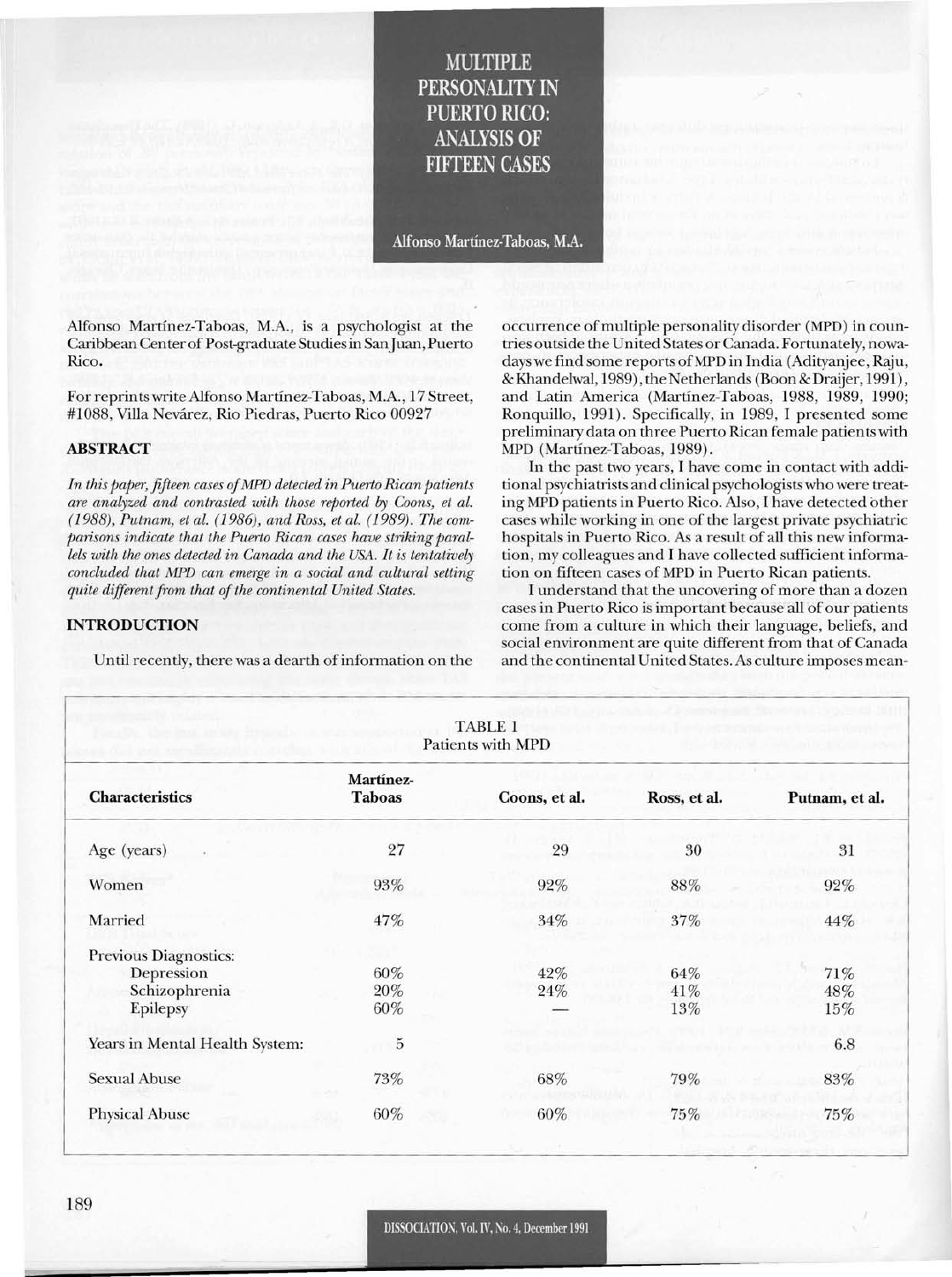ings and interpretations upon social acts, it is highly relevant to know how our MPD patients compare with the ones in the United States and Canada. To answer this question, I detail the clinical and phenomenological characteristics of our Puerto Rican patients and then compare the results with those previously presented by Coons, Bowman, and Milstein (1988), Putnam, Curoff, Silberman, Barban, and Post (1986), and Ross, Norton, and Wozney (1989).

# **METHOD**

### *Psychiatrists/Psychologists*

The fifteen cases have been detected by two psychiatrists and seven licensed clinical psychologists. The author has detected seven of the fifteen cases.

#### *Procedure*

All the psychiatrists and psychologists answered the Multiple PersonalityDisorder Questionnaire (MPDQ) , developed byDr. Philip M. Coons, which I translated into Spanish. Basically, the MPDQinquires information on the patient and the alter personalities. Also, all the cases were diagnosed by *DSM-III-R* criteria (American Psychiatric Association, 1987).

# **RESULTS**

In Table 1, we can observe the main characteristics of the patients in our caseload. Fourteen (93%) are female; thirteen  $(87%)$  of them have previously received other diagnosesincluding schizophrenia, major depression, and epilepsy. More than 70% were sexually abused during childhood,

and 60% were physically abused, too. It is very important to note that in the cases in which I served as primary therapist, I took special care to document the historical accuracy of the abusive experiences. As a result, I obtained independent confirmation of such abusesin five ofthe six caseswhere there was an allegation of sexual abuse. On most occasions, my independentinformantswere the patient's brothers and sisters. In one case itwasimpossible to obtain an independent verification because the sexual abuse occurred atan early age and the patientnever had told anyone of the abuse.

Most of the patients spent manyyears ( $x = 5$  years) in the mental health system, and most have taken anti-convulsives, anti-psychotics, and anti-depressants for years. For example, one of the cases that a psychiatrist and I detected at a psychiatric hospital was given the following medications at her previous three-month hospitalization: Mellaril, Navane, Ativan, Valium, Desyrel, Tegretol, Dilantin, Benadryl, Cogentin, Restoril, and Halcion.

If we compare our results with those reported by Coons, et aI. (1988); Putnam et aI., and Ross, et aI. (1989), we find an impressive corroboration oftheirresults. The single main difference is that a seizure disorder was diagnosed more frequently in our patients. However, this finding could be an artifact of my caseload, because I identified various cases at the Puerto Rican Epilepsy Society, where I worked as a clinician for three years.

In Table 2, we can note the principal symptoms of our patients. Troublesome amnesias (93%), depression (93%), headaches (100%), mood instability (87%), suicide attempts (80%), multiple somatic complaints (73%), seizures (67%), and hearing voices  $(60\%)$  were fairly common. If we compare our patients with those of Coons et al. (1988), Putnam et aI. (1986), and Ross et aI. (1989), we can notice many striking similarities. The two main differences are: all of our patientsreported persistent and intense headaches; and 67% reported some bizarre convulsions that were erroneously diagnosed as epilepsy by their previous doctors. In fact, one ofour patients was sent to New York by her neurologist with an urgent recommendation for brain surgery. Fortunately enough, the neurologists at New York found cogent reasons to doubt the diagnosis ofepilepsy and sent her back to Puerto Rico.

Maybewe can explain the extreme incidence ofheadaches in our patients if we allude to the fact that Puerto Rican female patients have a marked tendency to somatize their problems (Cuarnaccia, Cood, & Kleinman, 1990). Asfor the high frequency of seizures, let us remember that some of

| <b>TABLE 2</b><br><b>Clinical Symptoms and Characteristics</b> |                            |                  |                 |                   |  |  |  |
|----------------------------------------------------------------|----------------------------|------------------|-----------------|-------------------|--|--|--|
| <b>Symptoms</b>                                                | Martínez-<br><b>Taboas</b> | Coons,<br>et al. | Ross,<br>et al. | Putnam,<br>et al. |  |  |  |
| Headaches                                                      | 100%                       | 55%              | 72%             | 66%               |  |  |  |
| Amnesias                                                       | 93%                        | 100%             | 95%             | 98%               |  |  |  |
| Depression                                                     | 93%                        | 88%              | 64%             | 90%               |  |  |  |
| <b>Mood Swings</b>                                             | 87%                        | 94%              |                 | 70%               |  |  |  |
| <b>Suicide Attempts</b>                                        | 80%                        |                  | 72%             | 71%               |  |  |  |
| Somatization                                                   | 73%                        | 36%              |                 | $57\%$            |  |  |  |
| <b>Seizures</b>                                                | 67%                        | 14%              |                 | 12%               |  |  |  |
| <b>Voices</b>                                                  | 60%                        | 72%              | 72%             | 30%               |  |  |  |
| Depersonalization                                              | 53%                        |                  |                 | 54%               |  |  |  |
| Drug Abuse                                                     | 53%                        | 46%              | 31%             | 48%               |  |  |  |
| <b>Sexual Dysfunction</b>                                      | 50%                        | 84%              | 73%             | 58%               |  |  |  |
| <b>Mutilations</b>                                             | 47%                        | 48%              |                 | 56%               |  |  |  |
| Fugues                                                         | 40%                        | 48%              |                 | 56%               |  |  |  |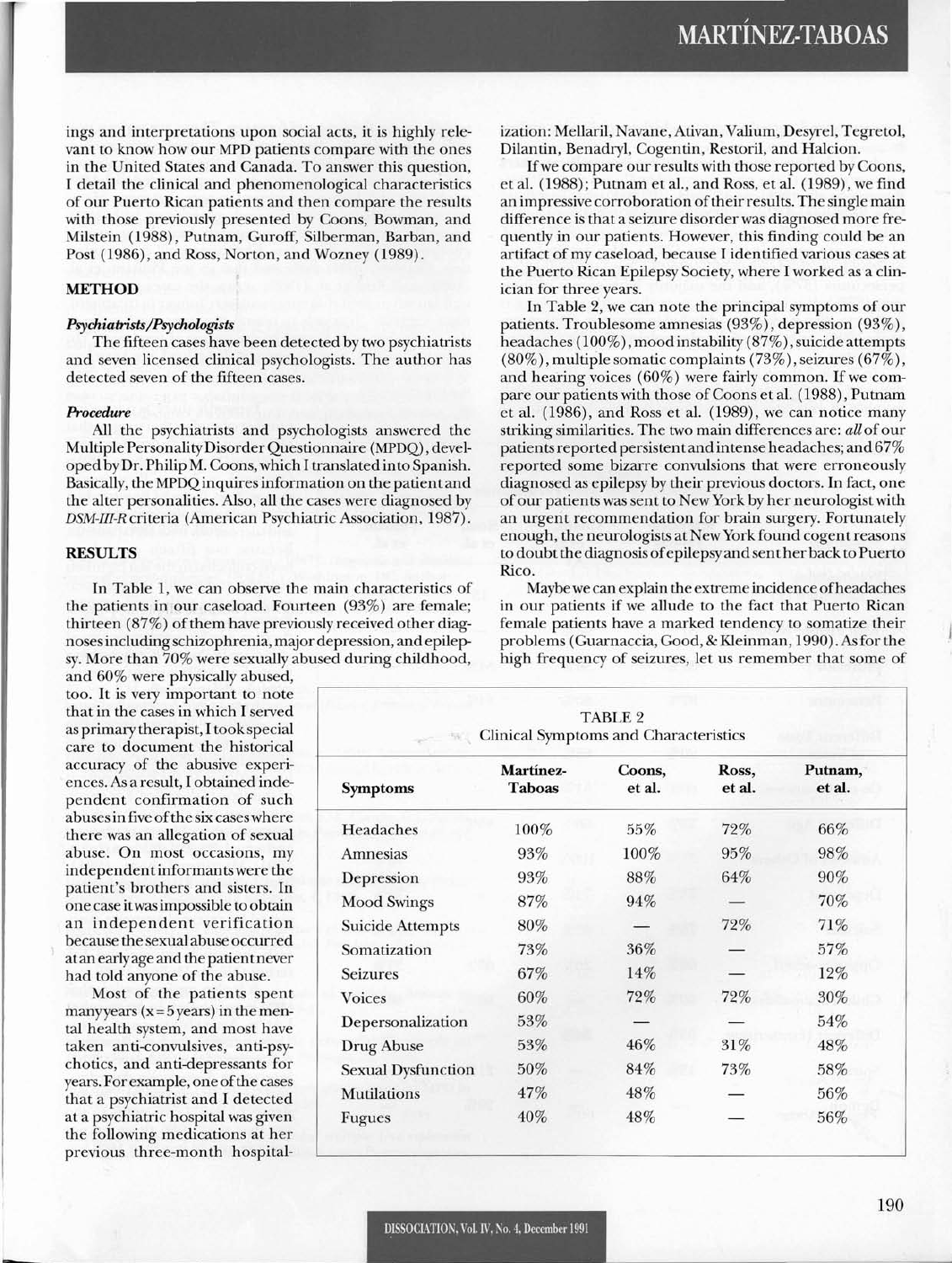our caseswere detected ata centerwhich specializedin epilepsy.

In Table 3 we can observe that the Puerto Rican alters are very similar to the ones reported by Coons et a!. (1988); Putnam, et al. (1986); and Ross, et al. (1989). Most of them have idiosyncratic tones of voices (80%), different handwriting styles (53%), report co-conscious states (80%), and, at times, are amnestic of others (73%). Also, we find most patients have child personalities (60%), have protectors and persecutors (87%), and the majority have names of their own (87%). It is interesting to note that, although there is in Puerto Rico a widespread belief in spiritism (Hohmann et al., 1990), only 13% of the alters claimed to be supernatural beings.

In Table 3 there is a finding which is somewhat discordant with the other series of cases. Our patients had a mean number of only four alters, whereas in the other studies, it

usually was in the range of fourteen. There are various possible reasons for this discrepancy. First, maybe our psychologists/psychiatrists did not explore the systems of personalities in the way that clinicians more experienced with MPD might proceed. It seems pertinent to note that many of our respondents have a very limited experience with MPD. Secondly, nearly half of our patients have been in psychotherapy for a year or less. Kluft (personal communication, October, 1991) indicated that in the Putnam, et al. (1986) and Ross et a!. (1989) series, the cases were more well-known to their therapists and were longer in treatment. Kluft suggests: "It stands to reason that more and more of the system becomes known in the course of treatment." In order to clarify this issue, it is essential that other Latin American colleagues report their cases so that we can contrast their results with ours.

| <b>TABLE 3</b><br>Characteristics of the Alter Personalities |                            |                  |                 |                   |  |  |
|--------------------------------------------------------------|----------------------------|------------------|-----------------|-------------------|--|--|
| <b>Symptoms</b>                                              | Martínez-<br><b>Taboas</b> | Coons,<br>et al. | Ross,<br>et al. | Putnam,<br>et al. |  |  |
| Personalities<br>Identified (x)                              | $\overline{4}$             | 6                | 15              | 13                |  |  |
| <b>With Proper Names</b>                                     | 87%                        | 98%              |                 |                   |  |  |
| Protector                                                    | 87%                        | 30%              | 84%             |                   |  |  |
| Persecutor                                                   | 87%                        | 80%              | 84%             |                   |  |  |
| <b>Different Tone</b><br>of Voice                            | 80%                        | 68%              |                 |                   |  |  |
| Co-consciousness                                             | 80%                        | 84%              |                 |                   |  |  |
| Different Age                                                | 73%                        | 66%              | 85%             |                   |  |  |
| Amnesia of Others                                            | 73%                        | 100%             |                 | 72%               |  |  |
| Depressed                                                    | 73%                        | 74%              |                 | 70%               |  |  |
| Suicidal                                                     | 73%                        | 62%              |                 | 71%               |  |  |
| Opposite-sexed                                               | 60%                        | 26%              | 63%             | 53%               |  |  |
| <b>Child Personalities</b>                                   | 60%                        |                  | 86%             | 86%               |  |  |
| <b>Different Handwriting</b>                                 | 53%                        | 34%              |                 |                   |  |  |
| Spirits                                                      | 13%                        |                  | 21%             |                   |  |  |
| Demon                                                        |                            |                  | 29%             |                   |  |  |

Presently there is a growing numberofstudiesthatsuggest that MPD is not a rare disorder in some countries (Martinez-Taboas, 1991). Our work in Puerto Rico reveals that at least some of our psychiatrists and psychologists can detect and successfully treatMPD patients. Because our fifteen cases have been collected in the last eighteen months, and mainly through personal contact with their primary therapists, I strongly suspect that there is a substantial minority of cliniciansin Puerto Rico who have treated an MPD patient at some point in their careers.

Indeed, Puerto Rico is a country where we find an impressive number ofhigh-risk situations and environments that are supposed to contribute to the development of this type of disorder. For example, there are studies that document a high incidence of physical and sexual abuse of children (Izcoa, 1991; Martinez-Taboas, 1991). Also, in Puerto Rico, many persons believe that people can be possessed by external agencies (usuallyspirits ordemons) ifone isfaced with too much trauma and suffering (Núñez-Molina, 1990).

It is also my impression that MPD is not so rare in many other Latin American countries. Unfortunately, ourLatinAmerican colleagues have displayed little interest in dissociative disorders, and MPD in particular. As evidence of this, I can point to the fact that, until 1986, there was not a single article in which MPD was